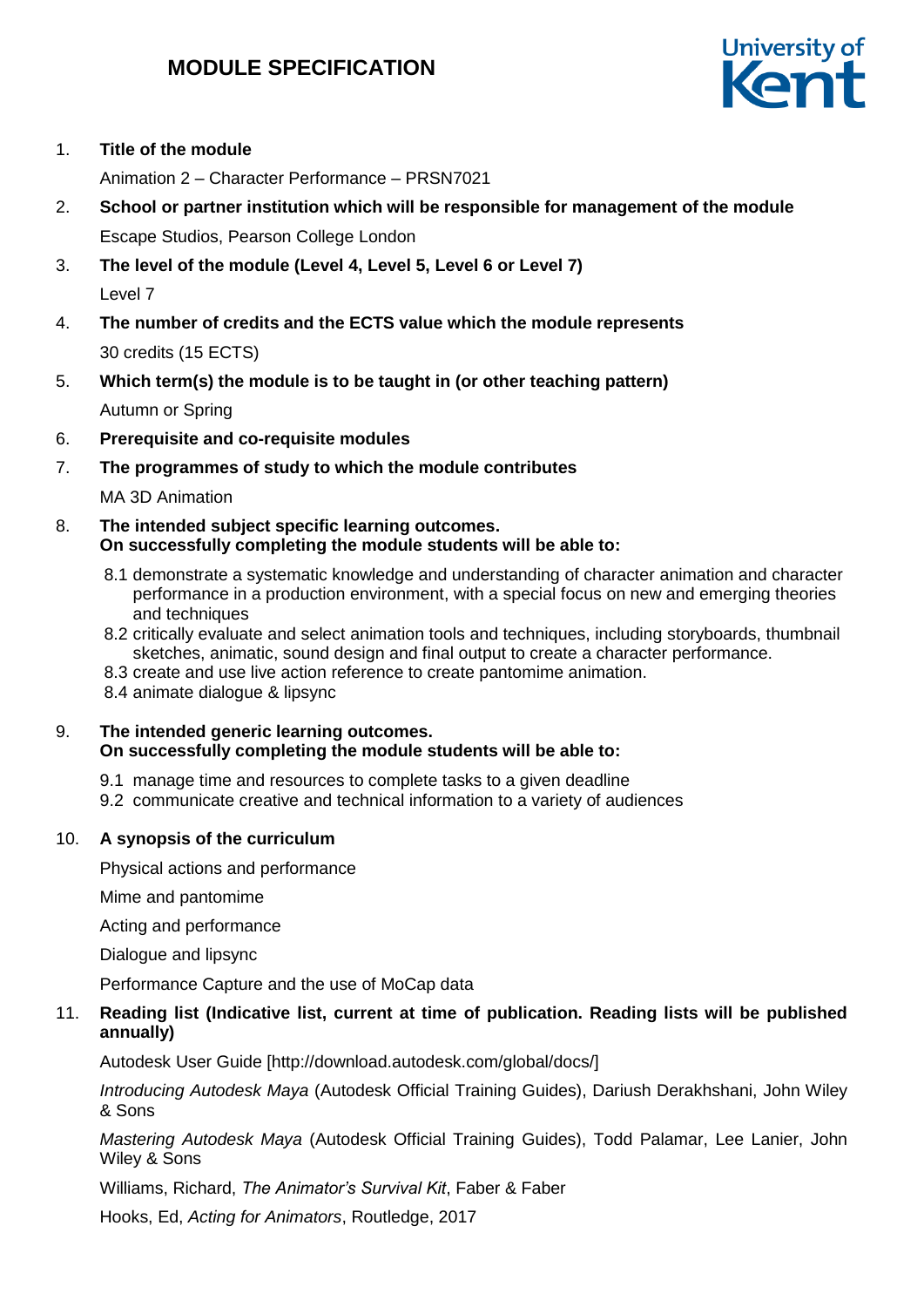# **MODULE SPECIFICATION**



Escape Studios Animation Library: [http://lib-guides.pearsoncollegelondon.ac.uk](https://urldefense.proofpoint.com/v2/url?u=http-3A__lib-2Dguides.pearsoncollegelondon.ac.uk&d=DwMFaQ&c=0YLnzTkWOdJlub_y7qAx8Q&r=SpDSvozb703YwkXZ2yDQYI1lZ4AMWS_xY3tIzXhDKRM&m=Wo7EOP_-8zVCHZXwF_I5sDe9ZB-grFmVDA3TdcQblIY&s=WU9Q4fPopBQT9LD44xKhkKjXmHBxHntpfyVFWcTzTk8&e=)

## 12. **Learning and teaching methods**

Students undertake direct instruction from tutors in a studio environment to introduce theory and practice. Practice and practical work is supervised by tutors and supported by studio assistants. Additional materials and support is provided through the VLE.

Tutor-led studio sessions: 135 hours

Studio assistant supported practice: 45 hours

Directed study: 120 hours

#### 13. **Assessment methods**

13.1 Main assessment methods

Coursework 60%

This is a practical project the production of an animated sequence. (LO 8.1, 8.2, 8.3, 8.4, 9.1)

Reflective Log (3000 words) 30% (LO 8.1, 8.2, 9.1)

Individual presentation (15 minutes) 10% (LO 8.1, 8.2, 8.3, 8.4, 9.2)

13.2 Reassessment methods

## 14. **Map of module learning outcomes (sections 8 & 9) to learning and teaching methods (section12) and methods of assessment (section 13)**

| <b>Module learning outcome</b>      |                           | 8.1 | 8.2 | 8.3 | 8.4      | 9.1 | 9.2 |
|-------------------------------------|---------------------------|-----|-----|-----|----------|-----|-----|
| Learning/ teaching method           | <b>Hours</b><br>allocated |     |     |     |          |     |     |
| Tutor-led studio sessions           | 135                       | X   | X   | X   | X        |     |     |
| Studio assistant supported practice | 45                        |     | X   | X   | $\times$ |     |     |
| <b>Directed Study</b>               | 120                       | X   | X   | X   | X        | X   | X   |
| <b>Assessment method</b>            |                           |     |     |     |          |     |     |
| <b>Coursework</b>                   |                           | X   | X   | X   | X        | X   |     |
| <b>Reflective Log</b>               |                           | X   | X   |     |          | X   |     |
| <b>Presentation</b>                 |                           | X   | X   |     |          |     | X   |

#### 15. **Inclusive module design**

The Collaborative Partner recognises and has embedded the expectations of current disability equality legislation, and supports students with a declared disability or special educational need in its teaching. Within this module we will make reasonable adjustments wherever necessary, including additional or substitute materials, teaching modes or assessment methods for students who have